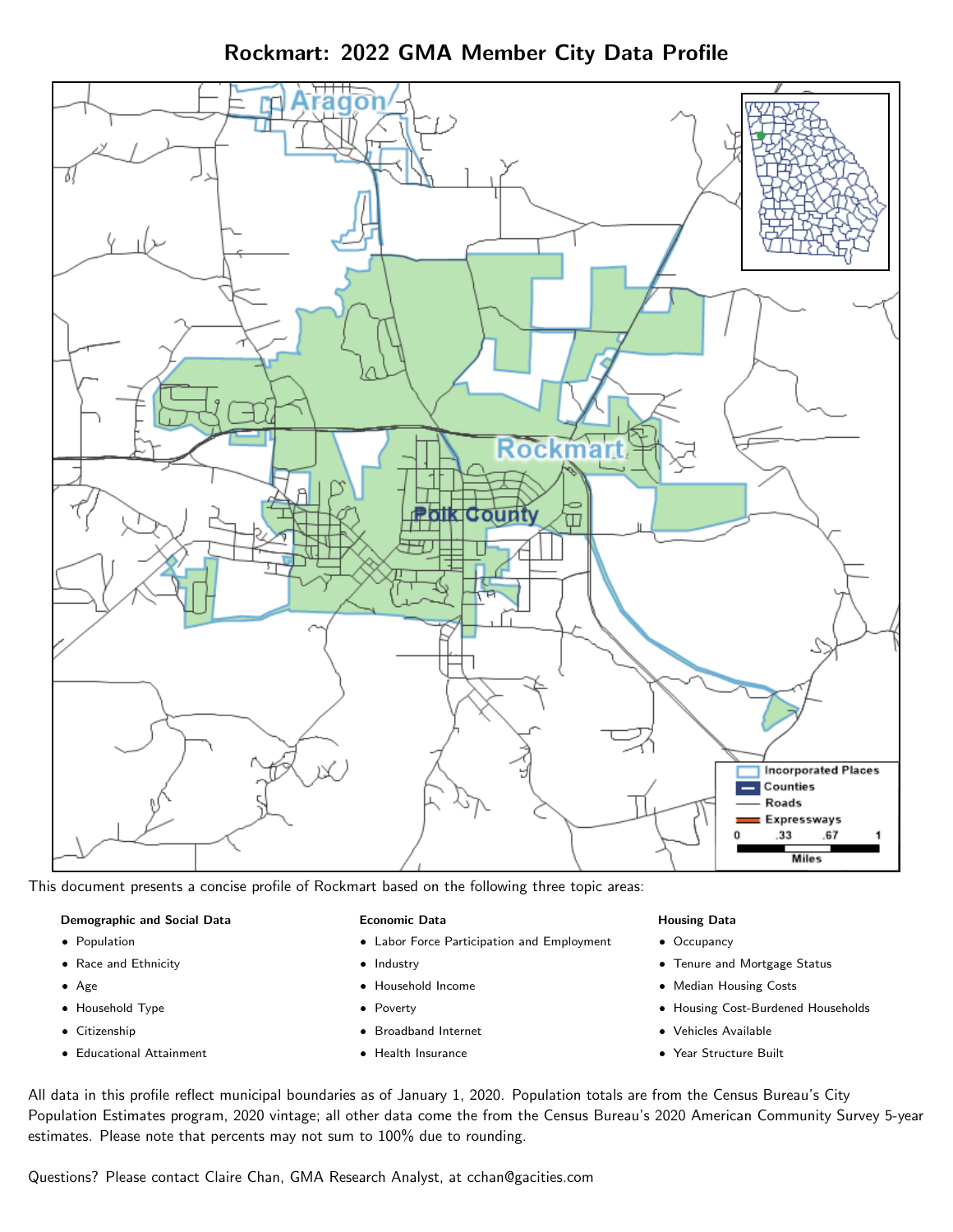# Rockmart: Demographic and Social



0% 2% 4% 6% 8% Male <u>John Halle</u> Female 8% 6% 4% 2% 85 and over 80-84 75-79 70-74 65-69 60-64 55-59 50-54 45-49 40-44 35-39 30-34 25-29 20-24 15-19 10-14 5-9 Under 5

#### **Citizenship**

Age



Source: American Community Survey, 2020 5-year estimates, table B05002 Source: American Community Survey, 2020 5-year estimates, table B15002

Race and Ethnicity



Source: U.S. Census Bureau, City Population Estimates, 2020 vintage Source: American Community Survey, 2020 5-year estimates, table B03002

## Household Type



Source: American Community Survey, 2020 5-year estimates, table B01001 Source: American Community Survey, 2020 5-year estimates, table B11001

#### Educational Attainment



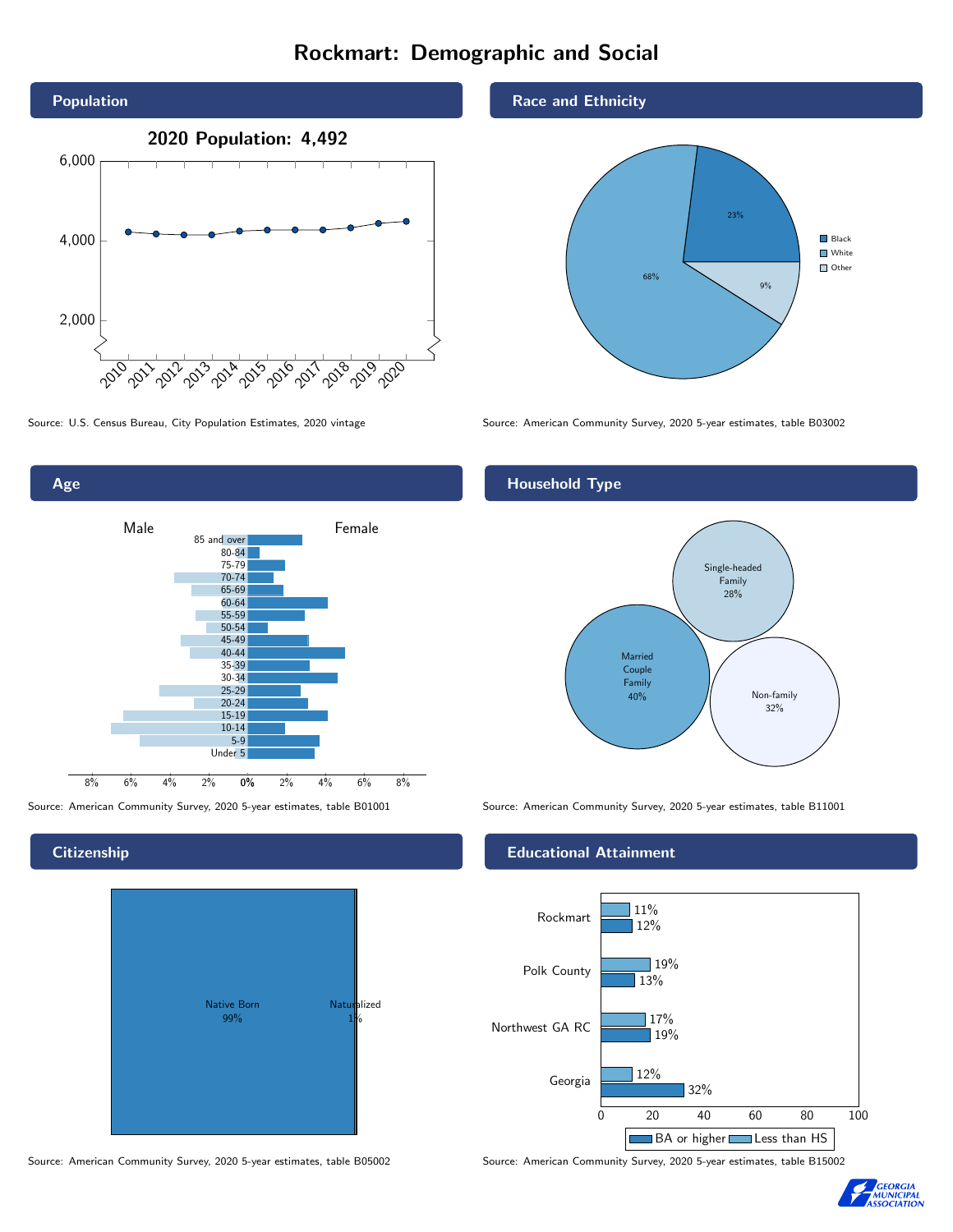## Rockmart: Economic



Source: American Community Survey, 2020 5-year estimates, table B23001 Note: Unemployment rate is based upon the civilian labor force.

#### Industry

| Agriculture, forestry, fishing and hunting, and mining      | $0\%$ |
|-------------------------------------------------------------|-------|
| Construction                                                | $1\%$ |
| Manufacturing                                               | 35%   |
| <b>Wholesale Trade</b>                                      | 5%    |
| Retail Trade                                                | 7%    |
| Transportation and warehousing, and utilities               | 3%    |
| Information                                                 | 3%    |
| Finance and insurance, real estate, rental, leasing         | $0\%$ |
| Professional, scientific, mgt, administrative, waste mgt    | $2\%$ |
| Educational services, and health care and social assistance | 18%   |
| Arts, entertainment, recreation, accommodation, food        | 22%   |
| service                                                     |       |
| Other services, except public administration                | $1\%$ |
| Public administration                                       | 3%    |

Source: American Community Survey, 2020 5-year estimates, table C24030



Source: American Community Survey, 2020 5-year estimates, tables B19013 and B19025 Source: American Community Survey, 2020 5-year estimates, table B17010



Poverty



#### Health Insurance



Source: American Community Survey, 2020 5-year estimates, table B28002 Source: American Community Survey, 2020 5-year estimates, table B18135